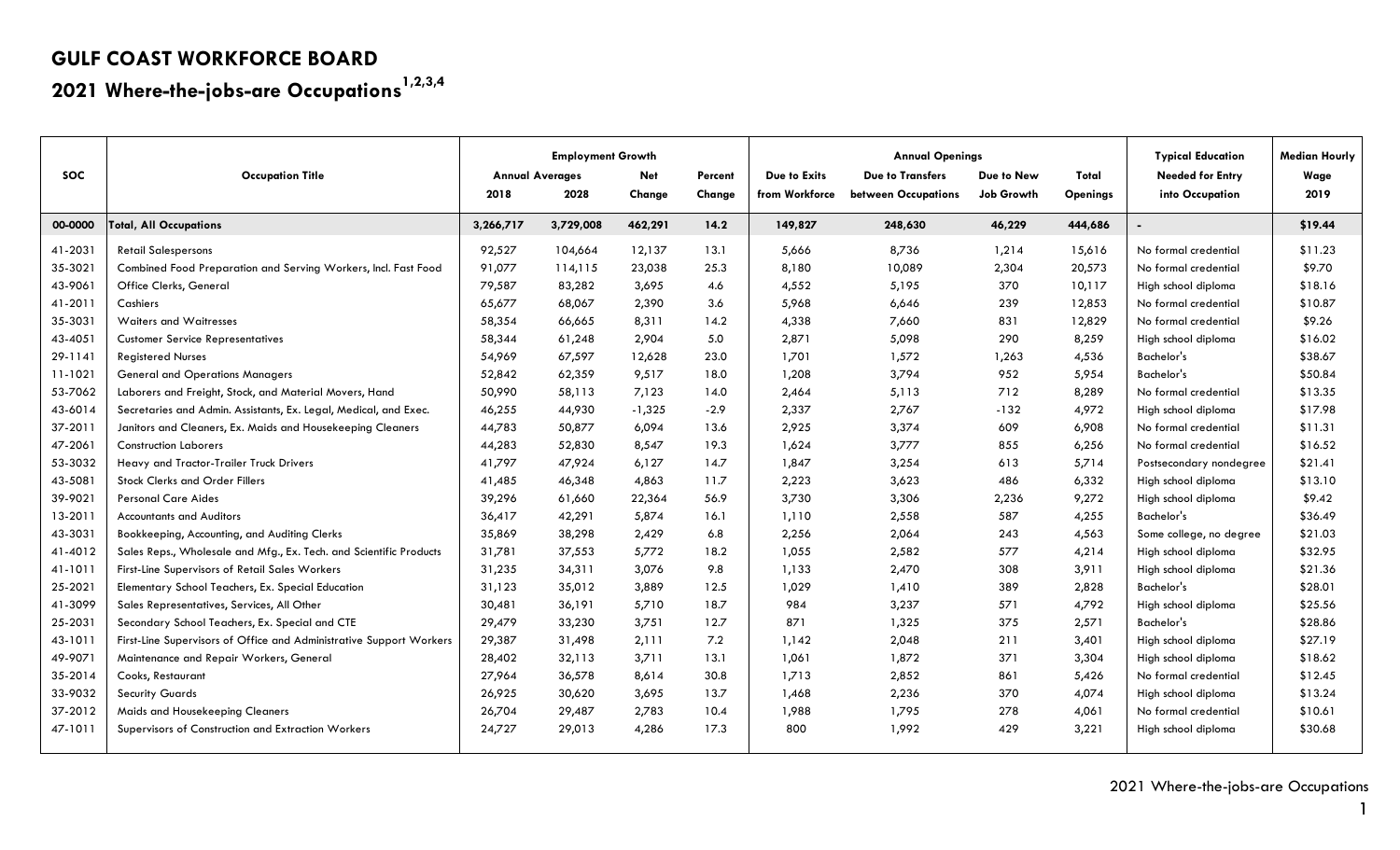# **2021 Where-the-jobs-are Occupations1,2,3,4**

|            |                                                                | <b>Employment Growth</b> |        |            | <b>Annual Openings</b> |                |                         |            | <b>Typical Education</b> | <b>Median Hourly</b>     |         |
|------------|----------------------------------------------------------------|--------------------------|--------|------------|------------------------|----------------|-------------------------|------------|--------------------------|--------------------------|---------|
| <b>SOC</b> | <b>Occupation Title</b>                                        | <b>Annual Averages</b>   |        | <b>Net</b> | Percent                | Due to Exits   | <b>Due to Transfers</b> | Due to New | Total                    | <b>Needed for Entry</b>  | Wage    |
|            |                                                                | 2018                     | 2028   | Change     | Change                 | from Workforce | between Occupations     | Job Growth | <b>Openings</b>          | into Occupation          | 2019    |
| 43-6013    | <b>Medical Secretaries</b>                                     | 23,741                   | 30,099 | 6,358      | 26.8                   | 1,380          | 1,634                   | 636        | 3,650                    | High school diploma      | \$16.76 |
| 13-1199    | <b>Business Operations Specialists, All Other</b>              | 22,458                   | 26,074 | 3,616      | 16.1                   | 659            | 1,670                   | 362        | 2,691                    | Bachelor's               | \$37.62 |
| 25-9041    | <b>Teacher Assistants</b>                                      | 21,229                   | 24,162 | 2,933      | 13.8                   | 1,204          | 1,187                   | 293        | 2,684                    | Some college, no degree  | \$10.51 |
| 37-3011    | Landscaping and Groundskeeping Workers                         | 21,061                   | 24,251 | 3,190      | 15.1                   | 928            | 2,006                   | 319        | 3,253                    | No formal credential     | \$13.68 |
| 11-9013    | Farmers, Ranchers, and Other Agricultural Managers             | 21,031                   | 21,824 | 793        | 3.8                    | 1,332          | 796                     | 79         | 2,207                    | High school diploma      | \$32.28 |
| 35-1012    | First-Line Supervisors of Food Preparation and Serving Workers | 20,543                   | 24,438 | 3,895      | 19.0                   | 980            | 2,454                   | 390        | 3,824                    | High school diploma      | \$16.65 |
| 51-4121    | Welders, Cutters, Solderers, and Brazers                       | 19,773                   | 22,955 | 3,182      | 16.1                   | 547            | 1,794                   | 318        | 2,659                    | High school diploma      | \$23.02 |
| 39-9011    | <b>Childcare Workers</b>                                       | 19,554                   | 21,896 | 2,342      | 12.0                   | 1,532          | 1,560                   | 234        | 3,326                    | High school diploma      | \$10.69 |
| 31-1014    | <b>Nursing Assistants</b>                                      | 19,210                   | 22,310 | 3,100      | 16.1                   | 1,116          | 1,210                   | 310        | 2,636                    | Postsecondary nondegree  | \$13.11 |
| 47-2111    | Electricians                                                   | 19,193                   | 22,696 | 3,503      | 18.3                   | 643            | 1,784                   | 350        | 2,777                    | High school diploma      | \$27.48 |
| 47-2031    | Carpenters                                                     | 18,890                   | 22,127 | 3,237      | 17.1                   | 641            | 1,481                   | 324        | 2,446                    | High school diploma      | \$21.10 |
| 53-7051    | <b>Industrial Truck and Tractor Operators</b>                  | 18,453                   | 21,358 | 2,905      | 15.7                   | 596            | 1,643                   | 290        | 2,529                    | No formal credential     | \$17.26 |
| 43-4171    | Receptionists and Information Clerks                           | 18,327                   | 20,106 | 1,779      | 9.7                    | 1,119          | 1,463                   | 178        | 2,760                    | High school diploma      | \$13.31 |
| 51-9061    | Inspectors, Testers, Sorters, Samplers, and Weighers           | 17,916                   | 17,054 | $-862$     | $-4.8$                 | 694            | 1,460                   | -86        | 2,068                    | High school diploma      | \$20.34 |
| 25-3098    | Substitute Teachers                                            | 17,399                   | 19,648 | 2,249      | 12.9                   | 1,070          | 1,042                   | 225        | 2,337                    | Info not available       |         |
| 31-1011    | <b>Home Health Aides</b>                                       | 16,598                   | 23,650 | 7,052      | 42.5                   | 1,082          | 1,173                   | 705        | 2,960                    | High school diploma      | \$9.42  |
| 53-3033    | Light Truck or Delivery Services Drivers                       | 16,410                   | 18,870 | 2,460      | 15.0                   | 726            | 1,279                   | 246        | 2,251                    | High school diploma      | \$17.52 |
| 11-9021    | <b>Construction Managers</b>                                   | 16,393                   | 19,110 | 2,717      | 16.6                   | 373            | 904                     | 272        | 1,549                    | Bachelor's               | \$43.73 |
| 23-1011    | Lawyers                                                        | 16,135                   | 18,089 | 1,954      | 12.1                   | 367            | 453                     | 195        | 1,015                    | Doctoral or professional | \$64.94 |
| 33-3051    | Police and Sheriff's Patrol Officers                           | 15,726                   | 17,512 | 1,786      | 11.4                   | 399            | 767                     | 179        | 1,345                    | High school diploma      | \$30.86 |
| 43-5071    | Shipping, Receiving, and Traffic Clerks                        | 15,564                   | 17,328 | 1,764      | 11.3                   | 550            | 1,083                   | 176        | 1,809                    | High school diploma      | \$17.04 |
| 29-2061    | Licensed Practical and Licensed Vocational Nurses              | 14,986                   | 18,642 | 3,656      | 24.4                   | 571            | 710                     | 366        | 1,647                    | Postsecondary nondegree  | \$23.06 |
| 51-2098    | Assemblers and fabricators, all other, Incl. team assemblers   | 14,778                   | 14,810 | 32         | 0.2                    | 606            | 1,117                   | 3          | 1,726                    | Info not available       | \$14.76 |
| $51-1011$  | First-Line Supervisors of Production and Operating Workers     | 14,694                   | 16,483 | 1,789      | 12.2                   | 495            | 1,098                   | 179        | 1,772                    | High school diploma      | \$31.96 |
| 35-2021    | <b>Food Preparation Workers</b>                                | 14,603                   | 17,258 | 2,655      | 18.2                   | 1,168          | 1,588                   | 266        | 3,022                    | No formal credential     | \$11.78 |
| 25-2022    | Middle School Teachers, Ex. Special and CTE                    | 14,403                   | 16,242 | 1,839      | 12.8                   | 477            | 654                     | 184        | 1,315                    | Bachelor's               | \$28.04 |
| 15-1121    | <b>Computer Systems Analysts</b>                               | 14,401                   | 15,635 | 1,234      | 8.6                    | 286            | 799                     | 123        | 1,208                    | Bachelor's               | \$51.17 |
| 15-1132    | <b>Software Developers, Applications</b>                       | 14,158                   | 16,572 | 2,414      | 17.1                   | 213            | 869                     | 241        | 1,323                    | Bachelor's               | \$50.70 |
| 15-1151    | <b>Computer User Support Specialists</b>                       | 14,149                   | 16,414 | 2,265      | 16.0                   | 281            | 972                     | 226        | 1,479                    | Some college, no degree  | \$25.62 |
| 31-9092    | <b>Medical Assistants</b>                                      | 13,569                   | 17,465 | 3,896      | 28.7                   | 606            | 1,103                   | 390        | 2,099                    | Postsecondary nondegree  | \$16.27 |
|            |                                                                |                          |        |            |                        |                |                         |            |                          |                          |         |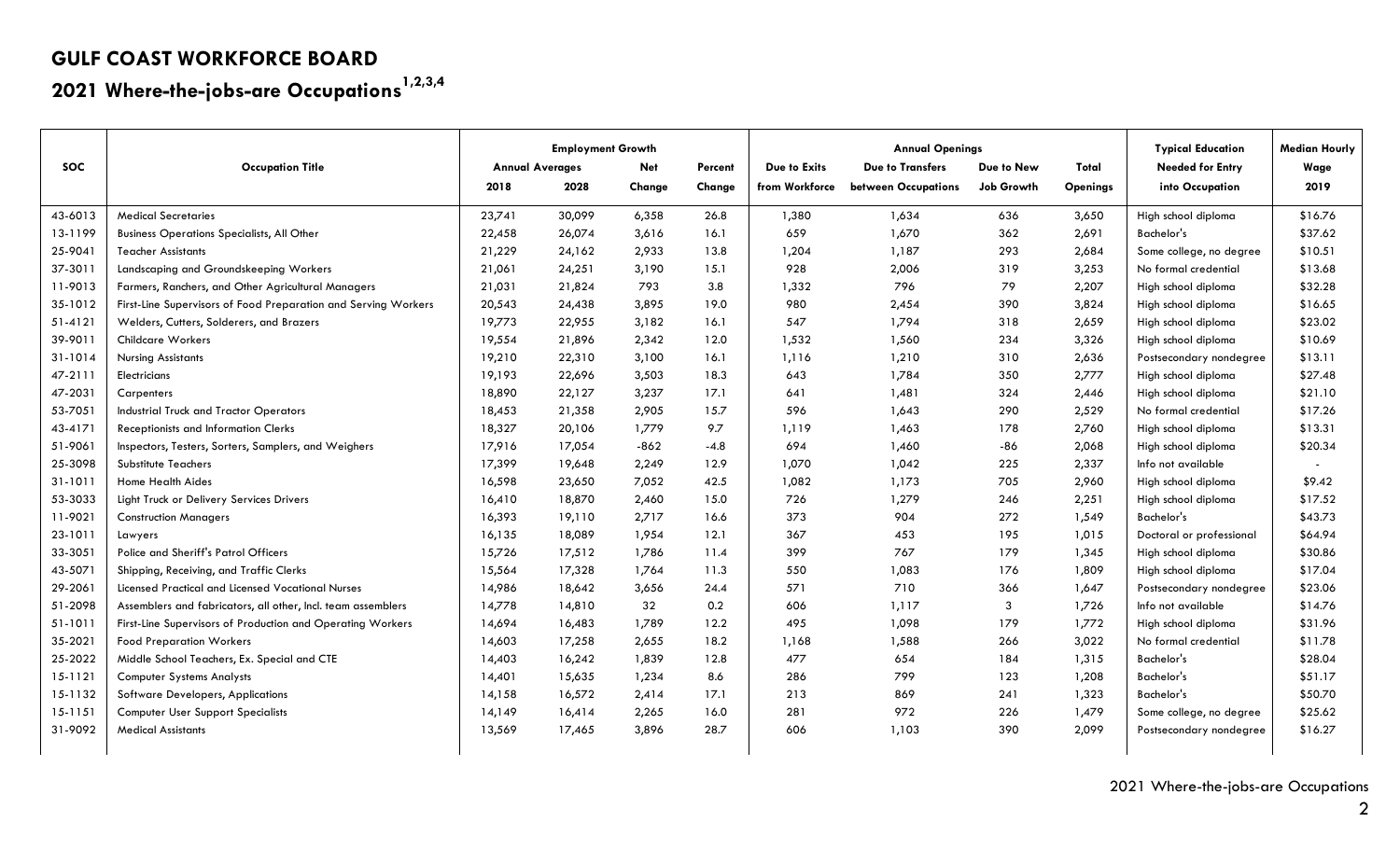# **2021 Where-the-jobs-are Occupations1,2,3,4**

|            |                                                                      | <b>Employment Growth</b> |        |            |         | <b>Annual Openings</b> | <b>Typical Education</b> | <b>Median Hourly</b> |                 |                         |         |
|------------|----------------------------------------------------------------------|--------------------------|--------|------------|---------|------------------------|--------------------------|----------------------|-----------------|-------------------------|---------|
| <b>SOC</b> | <b>Occupation Title</b>                                              | <b>Annual Averages</b>   |        | <b>Net</b> | Percent | Due to Exits           | <b>Due to Transfers</b>  | Due to New           | Total           | <b>Needed for Entry</b> | Wage    |
|            |                                                                      | 2018                     | 2028   | Change     | Change  | from Workforce         | between Occupations      | Job Growth           | <b>Openings</b> | into Occupation         | 2019    |
| 41-9022    | <b>Real Estate Sales Agents</b>                                      | 13,565                   | 15,498 | 1,933      | 14.2    | 657                    | 724                      | 193                  | 1,574           | High school diploma     | \$32.66 |
| 47-2152    | Plumbers, Pipefitters, and Steamfitters                              | 13,360                   | 15,940 | 2,580      | 19.3    | 428                    | 1,197                    | 258                  | 1,883           | High school diploma     | \$26.81 |
| 49-3023    | Automotive Service Technicians and Mechanics                         | 13,275                   | 14,303 | 1,028      | 7.7     | 374                    | 968                      | 103                  | 1,445           | Postsecondary nondegree | \$20.43 |
| 49-9041    | <b>Industrial Machinery Mechanics</b>                                | 12,643                   | 14,178 | 1,535      | 12.1    | 421                    | 808                      | 154                  | 1,383           | High school diploma     | \$29.74 |
| 13-1071    | Human Resources Specialists                                          | 12,596                   | 14,424 | 1,828      | 14.5    | 361                    | 994                      | 183                  | 1,538           | Bachelor's              | \$30.78 |
| 47-2141    | Painters, Construction and Maintenance                               | 12,570                   | 14,130 | 1,560      | 12.4    | 462                    | 890                      | 156                  | 1,508           | No formal credential    | \$17.11 |
| 35-3011    | <b>Bartenders</b>                                                    | 12,269                   | 14,256 | 1,987      | 16.2    | 620                    | 1,713                    | 199                  | 2,532           | No formal credential    | \$10.99 |
| 39-5012    | Hairdressers, Hairstylists, and Cosmetologists                       | 12,167                   | 14,193 | 2,026      | 16.7    | 800                    | 842                      | 203                  | 1,845           | Postsecondary nondegree | \$10.64 |
| 51-9198    | <b>Helpers--Production Workers</b>                                   | 11,931                   | 14,880 | 2,949      | 24.7    | 713                    | 1,263                    | 295                  | 2,271           | High school diploma     | \$14.25 |
| 41-2021    | <b>Counter and Rental Clerks</b>                                     | 11,801                   | 13,132 | 1,331      | 11.3    | 631                    | 968                      | 133                  | 1,732           | No formal credential    | \$14.66 |
| 13-1111    | <b>Management Analysts</b>                                           | 11,755                   | 14,660 | 2,905      | 24.7    | 410                    | 834                      | 290                  | 1,534           | Bachelor's              | \$47.15 |
| 25-2011    | Preschool Teachers, Ex. Special Education                            | 11,747                   | 13,248 | 1,501      | 12.8    | 495                    | 760                      | 150                  | 1,405           | Associate's degree      | \$14.78 |
| 41-3031    | Securities, Commodities, and Financial Services Sales Agents         | 11,696                   | 13,265 | 1,569      | 13.4    | 322                    | 860                      | 157                  | 1,339           | Bachelor's              | \$24.62 |
| 53-3031    | Driver/Sales Workers                                                 | 11,562                   | 12,048 | 486        | 4.2     | 486                    | 856                      | 49                   | 1,391           | High school diploma     | \$11.79 |
| 11-3031    | <b>Financial Managers</b>                                            | 11,513                   | 14,708 | 3,195      | 27.8    | 284                    | 727                      | 320                  | 1,331           | Bachelor's              | \$65.42 |
| 49-1011    | First-Line Supervisors of Mechanics, Installers, and Repairers       | 11,355                   | 12,817 | 1,462      | 12.9    | 378                    | 730                      | 146                  | 1,254           | High school diploma     | \$32.66 |
| 47-2073    | Operating Engineers and Other Construction Equipment Operators       | 11,260                   | 13,324 | 2,064      | 18.3    | 417                    | 1,000                    | 206                  | 1,623           | High school diploma     | \$22.18 |
| 33-3012    | Correctional Officers and Jailers                                    | 11,150                   | 11,221 | 71         | 0.6     | 426                    | 561                      | $\overline{7}$       | 994             | High school diploma     | \$20.57 |
| 17-2171    | <b>Petroleum Engineers</b>                                           | 11,123                   | 12,297 | 1,174      | 10.6    | 194                    | 654                      | 117                  | 965             | Bachelor's              | \$79.92 |
| 51-4041    | Machinists                                                           | 11,033                   | 13,232 | 2,199      | 19.9    | 403                    | 829                      | 220                  | 1,452           | High school diploma     | \$22.38 |
| 11-9199    | Managers, All Other                                                  | 10,478                   | 12,095 | 1,617      | 15.4    | 286                    | 570                      | 162                  | 1,018           | Bachelor's              | \$59.79 |
| 35-3022    | Counter Attendants, Cafeteria, Food Concession, and Coffee Shop      | 10,228                   | 11,299 | 1,071      | 10.5    | 1,212                  | 1,124                    | 107                  | 2,443           | No formal credential    | \$9.70  |
| 17-2051    | <b>Civil Engineers</b>                                               | 9,842                    | 11,817 | 1,975      | 20.1    | 221                    | 622                      | 198                  | 1,041           | Bachelor's              | \$46.51 |
| 53-7061    | Cleaners of Vehicles and Equipment                                   | 9,808                    | 11,158 | 1,350      | 13.8    | 522                    | 1,004                    | 135                  | 1,661           | No formal credential    | \$11.84 |
| 43-3021    | <b>Billing and Posting Clerks</b>                                    | 9,761                    | 11,708 | 1,947      | 19.9    | 442                    | 724                      | 195                  | 1,361           | High school diploma     | \$19.56 |
| 41-1012    | First-Line Supervisors of Non-Retail Sales Workers                   | 9,748                    | 10,697 | 949        | 9.7     | 331                    | 646                      | 95                   | 1,072           | High school diploma     | \$36.89 |
| 35-9011    | Dining Room and Cafeteria Attendants and Bartender Helpers           | 9,743                    | 11,373 | 1,630      | 16.7    | 870                    | 934                      | 163                  | 1,967           | No formal credential    | \$9.60  |
| 43-3071    | <b>Tellers</b>                                                       | 9,737                    | 9,814  | 77         | 0.8     | 479                    | 699                      | 8                    | 1,186           | High school diploma     | \$14.43 |
| 43-6011    | <b>Executive Secretaries and Executive Administrative Assistants</b> | 9,631                    | 8,205  | $-1,426$   | $-14.8$ | 457                    | 541                      | $-143$               | 855             | High school diploma     | \$29.76 |
| 13-2051    | <b>Financial Analysts</b>                                            | 9,440                    | 10,732 | 1,292      | 13.7    | 194                    | 662                      | 129                  | 985             | Bachelor's              | \$41.86 |
|            |                                                                      |                          |        |            |         |                        |                          |                      |                 |                         |         |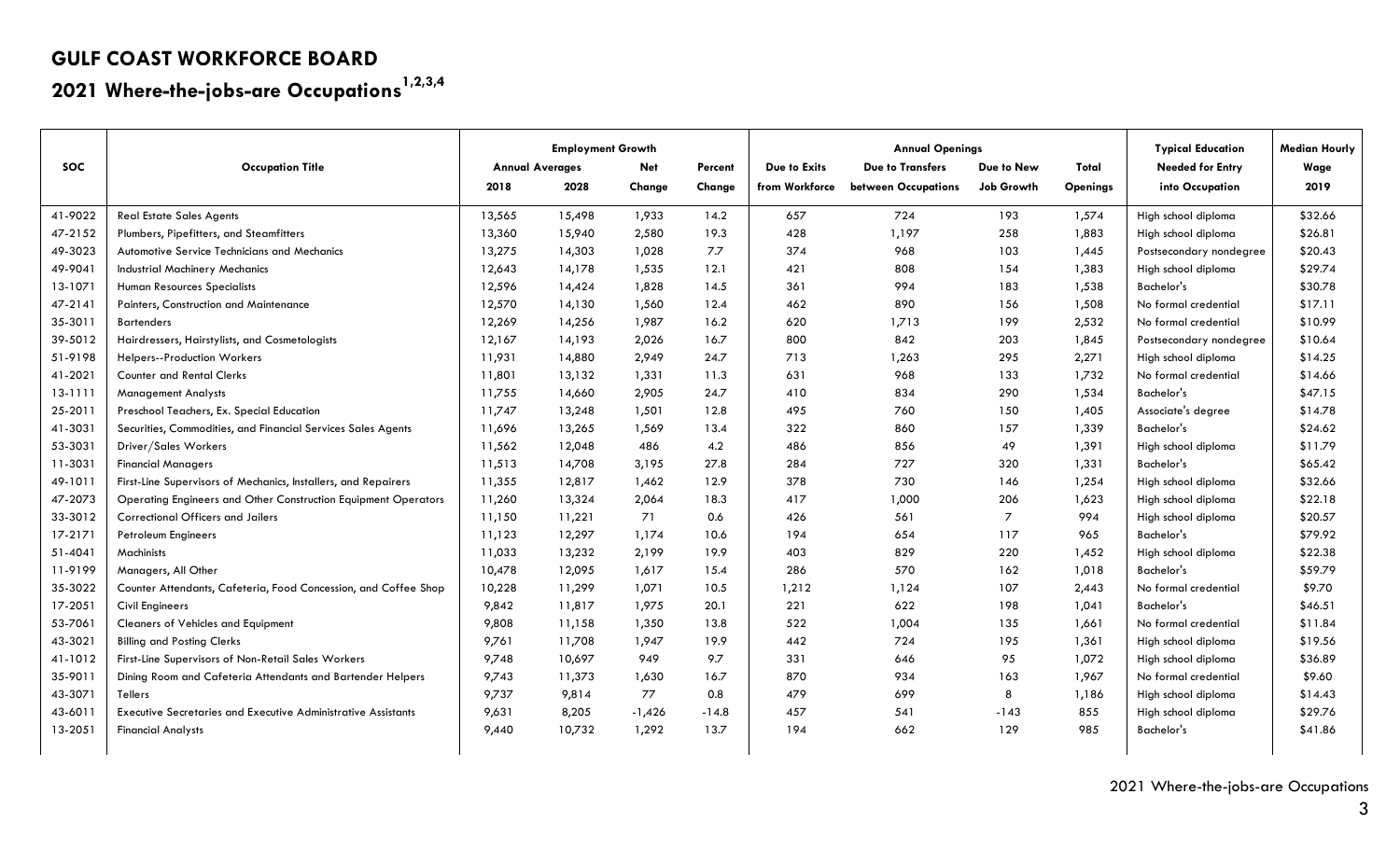# **2021 Where-the-jobs-are Occupations1,2,3,4**

|            |                                                                       | <b>Employment Growth</b> |        |          | <b>Annual Openings</b> |                |                         |                   | <b>Typical Education</b> | <b>Median Hourly</b>    |         |
|------------|-----------------------------------------------------------------------|--------------------------|--------|----------|------------------------|----------------|-------------------------|-------------------|--------------------------|-------------------------|---------|
| <b>SOC</b> | <b>Occupation Title</b>                                               | <b>Annual Averages</b>   |        | Net      | Percent                | Due to Exits   | <b>Due to Transfers</b> | Due to New        | Total                    | <b>Needed for Entry</b> | Wage    |
|            |                                                                       | 2018                     | 2028   | Change   | Change                 | from Workforce | between Occupations     | <b>Job Growth</b> | <b>Openings</b>          | into Occupation         | 2019    |
| 43-5061    | Production, Planning, and Expediting Clerks                           | 9,345                    | 10,822 | 1,477    | 15.8                   | 334            | 716                     | 148               | 1,198                    | High school diploma     | \$23.61 |
| 29-2052    | <b>Pharmacy Technicians</b>                                           | 9,289                    | 10,987 | 1,698    | 18.3                   | 293            | 524                     | 170               | 987                      | High school diploma     | \$17.11 |
| 53-1048    | First-line sprs. Transport. and Material Moving Workers, Ex. Aircraft | 9,193                    | 10,780 | 1,587    | 17.3                   | 317            | 749                     | 159               | 1,225                    | Info not available      | \$25.90 |
| 35-9021    | Dishwashers                                                           | 8,853                    | 9,664  | 811      | 9.2                    | 689            | 780                     | 81                | 1,550                    | No formal credential    | \$10.72 |
| 35-9031    | Hosts and Hostesses, Restaurant, Lounge, and Coffee Shop              | 8,847                    | 10,496 | 1,649    | 18.6                   | 1,080          | 1,135                   | 165               | 2,380                    | No formal credential    | \$10.01 |
| 53-3022    | Bus Drivers, School or Special Client                                 | 8,701                    | 9,484  | 783      | 9.0                    | 706            | 442                     | 78                | 1,226                    | High school diploma     | \$12.54 |
| 45-2092    | Farmworkers and Laborers, Crop, Nursery, and Greenhouse               | 8,603                    | 7,496  | $-1,107$ | $-12.9$                | 320            | 995                     | $-111$            | 1,204                    | No formal credential    | \$11.32 |
| 47-5071    | Roustabouts, Oil and Gas                                              | 8,367                    | 9,641  | 1,274    | 15.2                   | 256            | 932                     | 127               | 1,315                    | No formal credential    | \$18.09 |
| 17-2141    | <b>Mechanical Engineers</b>                                           | 8,250                    | 9,674  | 1,424    | 17.3                   | 167            | 439                     | 142               | 748                      | Bachelor's              | \$47.79 |
| 53-7064    | Packers and Packagers, Hand                                           | 8,012                    | 8,593  | 581      | 7.3                    | 497            | 700                     | 58                | 1,255                    | No formal credential    | \$10.74 |
| 11-9111    | Medical and Health Services Managers                                  | 7,908                    | 10,114 | 2,206    | 27.9                   | 221            | 493                     | 221               | 935                      | Bachelor's              | \$51.01 |
| 45-2093    | Farmworkers, Farm, Ranch, and Aquacultural Animals                    | 7,871                    | 6,854  | $-1,017$ | $-12.9$                | 292            | 910                     | $-102$            | 1,100                    | No formal credential    | \$13.17 |
| 11-2022    | <b>Sales Managers</b>                                                 | 7,767                    | 9,073  | 1,306    | 16.8                   | 171            | 576                     | 131               | 878                      | Bachelor's              | \$63.56 |
| 21-2011    | Clergy                                                                | 7,664                    | 8,083  | 419      | 5.5                    | 344            | 508                     | 42                | 894                      | Bachelor's              | \$22.48 |
| 49-3031    | Bus and Truck Mechanics and Diesel Engine Specialists                 | 7,590                    | 8,652  | 1,062    | 14.0                   | 226            | 525                     | 106               | 857                      | High school diploma     | \$24.31 |
| 41-3021    | <b>Insurance Sales Agents</b>                                         | 7,587                    | 8,493  | 906      | 11.9                   | 296            | 485                     | 91                | 872                      | High school diploma     | \$23.01 |
| 49-9021    | <b>HVAC Mechanics and Installers</b>                                  | 7,491                    | 8,958  | 1,467    | 19.6                   | 224            | 579                     | 147               | 950                      | Postsecondary nondegree | \$23.00 |
| 31-9091    | <b>Dental Assistants</b>                                              | 7,360                    | 9,297  | 1,937    | 26.3                   | 386            | 547                     | 194               | 1,127                    | Postsecondary nondegree | \$17.31 |
| 51-9011    | <b>Chemical Equipment Operators and Tenders</b>                       | 7,111                    | 7,138  | 27       | 0.4                    | 181            | 637                     | 3                 | 821                      | High school diploma     | \$30.97 |
| 13-1161    | Market Research Analysts and Marketing Specialists                    | 7,021                    | 8,938  | 1,917    | 27.3                   | 188            | 628                     | 192               | 1,008                    | Bachelor's              | \$31.99 |
| 41-4011    | Sales Reps., Wholesale and Mfg., Technical and Scientific Products    | 6,981                    | 8,202  | 1,221    | 17.5                   | 231            | 565                     | 122               | 918                      | Bachelor's              | \$37.71 |
| 35-2011    | Cooks, Fast Food                                                      | 6,782                    | 6,698  | $-84$    | $-1.2$                 | 358            | 596                     | -8                | 946                      | No formal credential    | \$10.19 |
| 53-3041    | <b>Taxi Drivers and Chauffeurs</b>                                    | 6,649                    | 9,388  | 2,739    | 41.2                   | 431            | 438                     | 274               | 1,143                    | No formal credential    | \$12.54 |
| 27-3031    | <b>Public Relations Specialists</b>                                   | 6,634                    | 7,529  | 895      | 13.5                   | 209            | 526                     | 90                | 825                      | Bachelor's              | \$28.80 |
| 11-3011    | <b>Administrative Services Managers</b>                               | 6,538                    | 7,691  | 1,153    | 17.6                   | 196            | 397                     | 115               | 708                      | Bachelor's              | \$44.38 |
| 23-2011    | Paralegals and Legal Assistants                                       | 6,499                    | 7,599  | 1,100    | 16.9                   | 235            | 510                     | 110               | 855                      | Associate's degree      | \$22.85 |
| 13-1041    | <b>Compliance Officers</b>                                            | 6,452                    | 7,459  | 1,007    | 15.6                   | 194            | 416                     | 101               | 711                      | Bachelor's              | \$40.82 |
| 47-5013    | Service Unit Operators, Oil, Gas, and Mining                          | 6,429                    | 7,295  | 866      | 13.5                   | 191            | 776                     | 87                | 1,054                    | No formal credential    | \$20.79 |
| 21-1012    | Educational, Guidance, School, and Vocational Counselors              | 6,230                    | 7,149  | 919      | 14.8                   | 217            | 468                     | 92                | 777                      | Master's                | \$31.87 |
| 49-3042    | Mobile Heavy Equipment Mechanics, Ex. Engines                         | 6,151                    | 7,383  | 1,232    | 20.0                   | 212            | 462                     | 123               | 797                      | High school diploma     | \$23.71 |
|            |                                                                       |                          |        |          |                        |                |                         |                   |                          |                         |         |